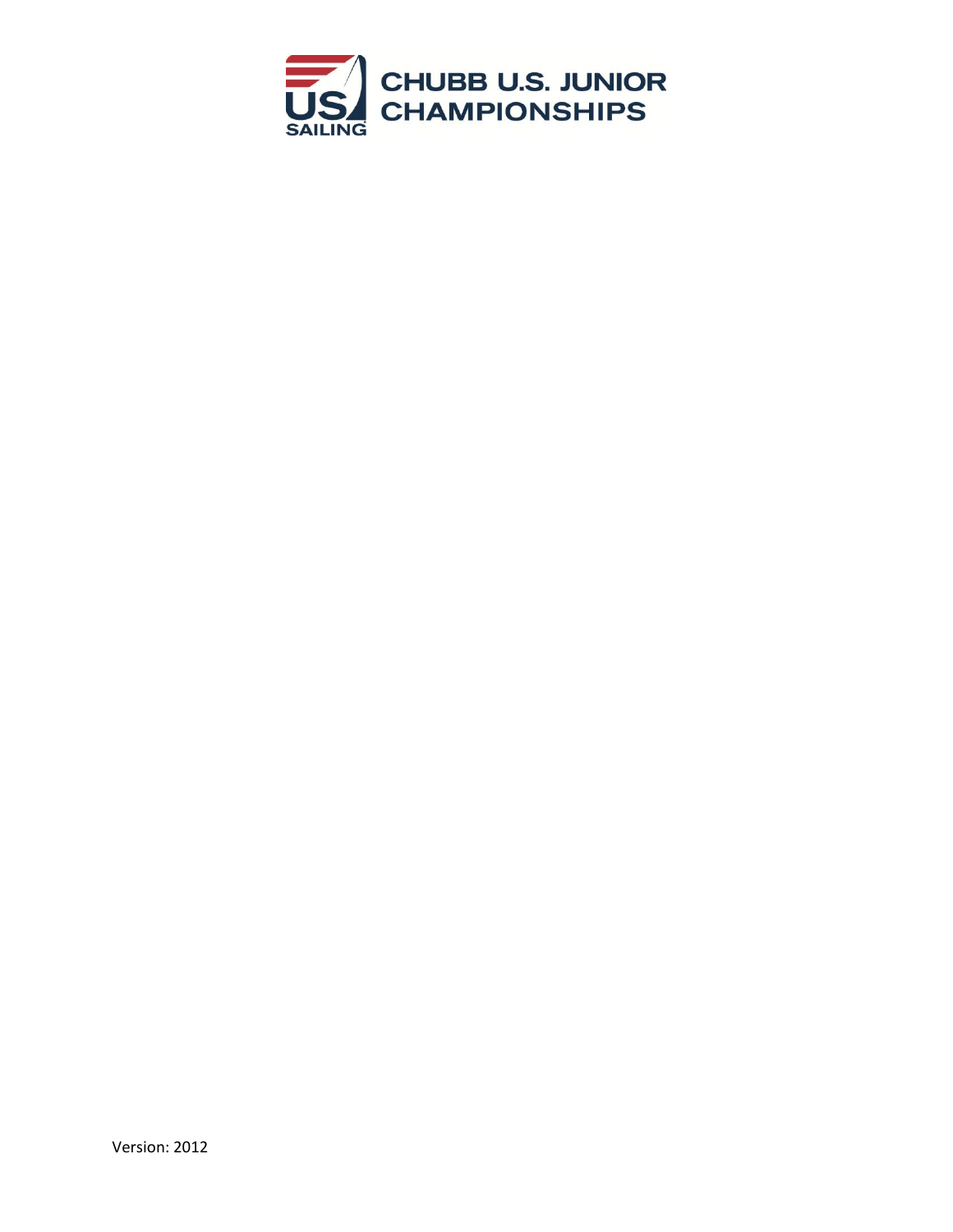

## **US Sailing's Chubb U.S. Junior Sailing Championships**

Area K Elimination

The U.S. Junior Doublehanded Championship for the Bemis Trophy The U.S. Junior Singlehanded Championship for the Smythe Trophy

Organized by US Sailing and Lake Forest Sailing

Hosted by Lake Forest Sailing

NOTICE OF RACE

14-16 July 2013

# 1. RULES

- 1.1. The regatta will be governed by the rules as defined in The Racing Rules of Sailing, and the Prescriptions of US Sailing.
- 1.2. The following documents shall apply:
	- 1.2.1.US Sailing Regulation 10.
	- 1.2.2.The Conditions for the United States Junior Sailing Championships.
	- 1.2.3.The US Sailing Championship Support Vessel Policy.

[http://championships.ussailing.org/Youth/Coaching\\_and\\_Support\\_Vessels.htm](http://championships.ussailing.org/Youth/Coaching_and_Support_Vessels.htm)

- 1.3. These Championships are not being conducted as a sanctioned or class association event. Only the Equipment Measurement Rules for the C420 and Laser classes will apply. However, US Sailing encourages sailors to join the C420 and Laser class Associations to support their efforts.
- 1.4. Racing rules will be changed as follows:
- Racing Rule of Sailing [Rule] 29.1 and Rule 30.1 are changed to permit the hailing of recall numbers. The failure of any boat to hear the hail, an untimely hail of OCS boats, failure to hail any boats, and the order of the boats in the hail shall not be grounds for granting redress.
- Rule 40 is changed so that competitors shall wear a US Coast Guard (USCG) approved Type III or V Personal Floatation Device (PFD), inherently buoyant (i.e. not inflatable) while on the water, except for brief periods while changing clothing.
- Rule 60.1(a) is changed to prohibit a boat from protesting another boat for an alleged breach of any class rule other than class equipment measurement rules.
- Rule 60.3 is changed to permit the Protest Committee to protest a boat when, from its own observation or a report received from any source, it believes a competitor may have committed a breach of good manners, or sportsmanship, or may have brought the sport or the event into disrepute. A Protest Committee may call representatives from the Organizing Authority and/or Regatta Committee as witnesses.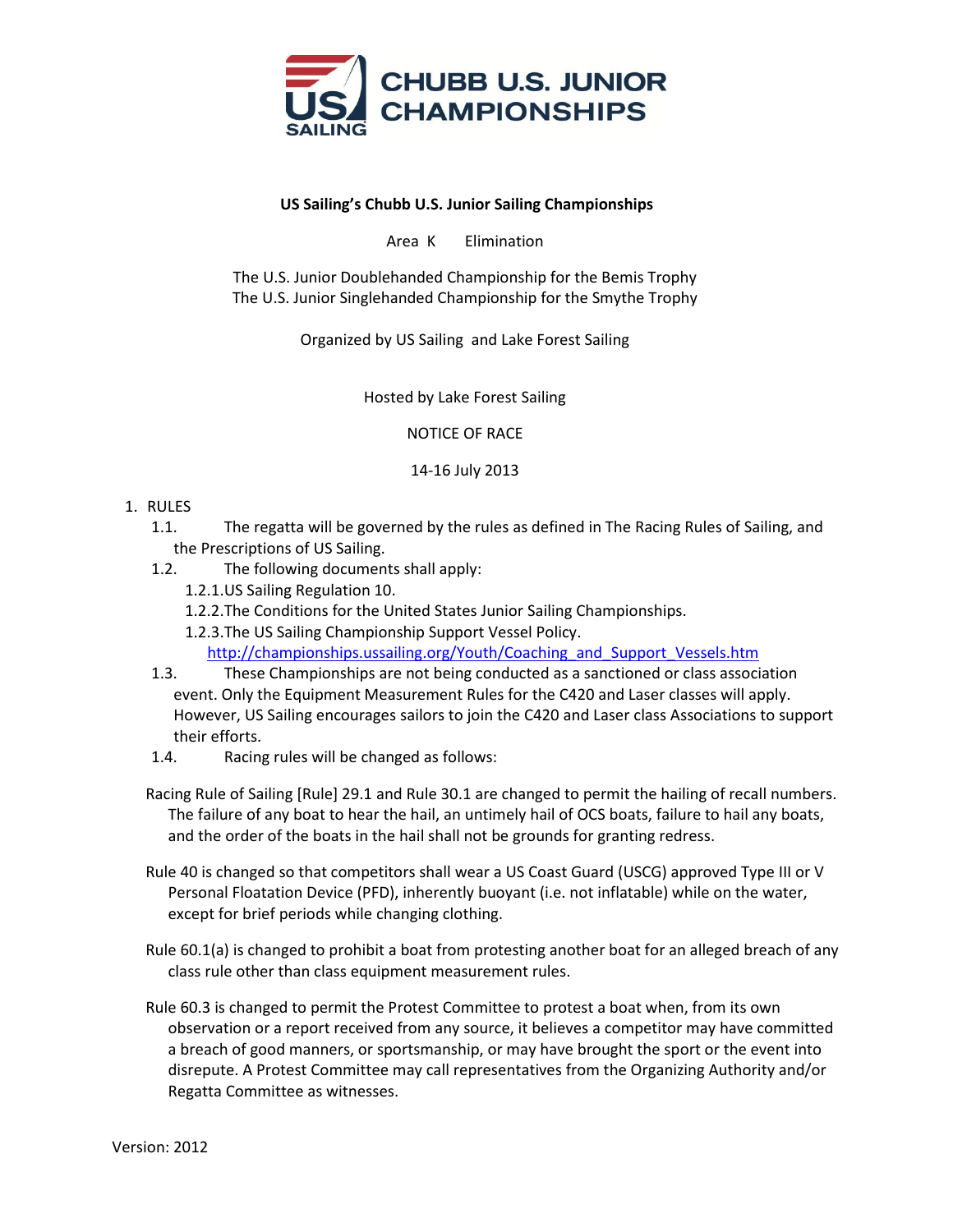

- Rule 61.1(a) is changed so that "A boat intending to protest about an incident that occurs in the racing area shall notify the Race Committee finish boat of her intention as soon as possible after finishing, including the boat identification number of the boat(s) being protested."
- Rule 64.1 is changed to allow penalties imposed by the Protest Committee, for hearings held under Rule 60.3, as changed, which may range from a reprimand to a dismissal from the regatta.
- Rule 77 is changed such that a boat is not required to display national letters; however, competitors may be required to apply recall numbers to their boat or sail.
- When Borrowed Boats are provided for the competitors in a series, the Breakdown Procedure of Appendix D5 shall be utilized. Appendix D5.1 is changed to substitute a yellow flag for signaling a breakdown on the boat.

These changes will appear in full in the sailing instructions. The sailing instructions may also change other racing rules.

# 2. ADVERTISING

2.1. Boats may be required to display advertising chosen and supplied by the Organizing Authority.

## 3. DISCIPLINES

- 3.1. A minimum of three (3) boats for the triplehanded and five(5) boats for the other divisions are required **to race all races** unless there redress is granted. If not, the fleet will not be sailed. The regatta shall include the following disciplines utilizing the following class compliant equipment:
	- 3.1.1.Singlehanded Dinghy -- BYOB Laser Radial
	- 3.1.2.Doublehanded Dinghy -- BYOB Club 420 with Spinnaker ,Trapeze, and mainsheet bridle.

## 4. ELIGIBILITY

- 4.1. Competitors must have reached their  $13^{th}$  birthday but not their  $19^{th}$  birthday during the calendar year in which the event is held.
- 4.2. Competitors must be individual or family members of US Sailing at the time of their respective first qualification event.
- 4.3. All helms must be a member of a Local Sailing Organization (LSO)\* that is a member of its Regional Sailing Association (RSA) and US Sailing.
- 4.4. For the Doublehanded and Triplehanded Championships other crew member(s) must be members of a LSO that is a member of US Sailing within the same RSA as the helm.
- 4.5. All the members of a crew shall reside in or regularly compete in the same RSA where the club is geographically located.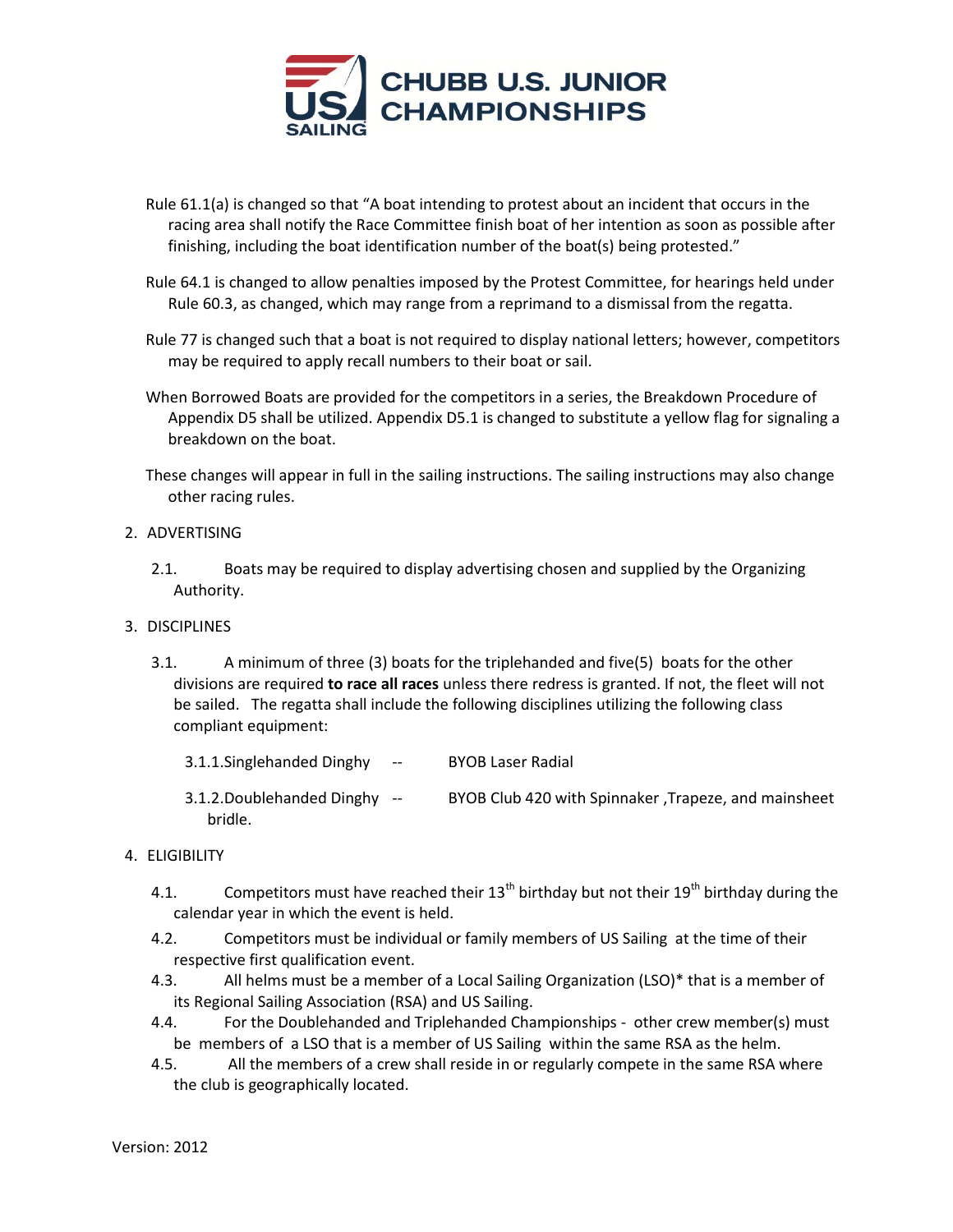

4.6. An Alternate is named on the entry form at the first level of competition, and may not be changed in the competitive year.

## 5. QUALIFICATION

- 5.1. This Area will qualify two (2) teams for both the Singlehanded and doublehanded disciplines .
- 5.2. A Team is defined as all contestants listed on the entry form for a specific LSO, except the alternate.
- 5.3. The skipper must remain the same throughout the series of qualifying events within and through his/her Area Qualifying event and including the National Championship. If the skipper is unable to continue, then the runner-up team will be named to replace the winning team.
- 5.4. A crew member may be substituted with the named Alternate, with the approval of the Protest Committee, or if between events, by the next-level Protest Committee. Once so named, the alternate shall compete as a named member of the team for the rest of the competitive year. An alternate, once used, may not be replaced or substituted for, without the written permission of the next level Protest Committee prior to the event.
- 6. REGISTRATION and ENTRY
	- 6.1. Registration may only be made by *completing the online forms at: http://championships.ussailing.org/Youth/ChubbJrChampionships/AreaElims\_NOR.htm (the "Event Website").*
	- 6.2. Registrations shall be submitted on-line no later than midnight (EDT), 5 July 2013.
	- 6.3. If requested by the Organizing Authority, an applicant shall send a copy of his or her birth certificate or passport to complete the application.
	- 6.4. The entry fee is \$ 75 per competitor, which includes: breakfast and Lunch both days of racing and a T-Shirt.
	- 6.5. The entry fee shall be paid *by credit card* online at the time of registration. Entry fees are non-refundable unless a boat is present at the regatta and a fleet is not sailed. (See NOR 3.1.)
	- *6.6.* Housing is not provided.
- 7. SCHEDULE

| Sunday July 14 | 1300-1700h | Mandatory Check in |
|----------------|------------|--------------------|
| Monday July 15 | 0800h      | Report Time        |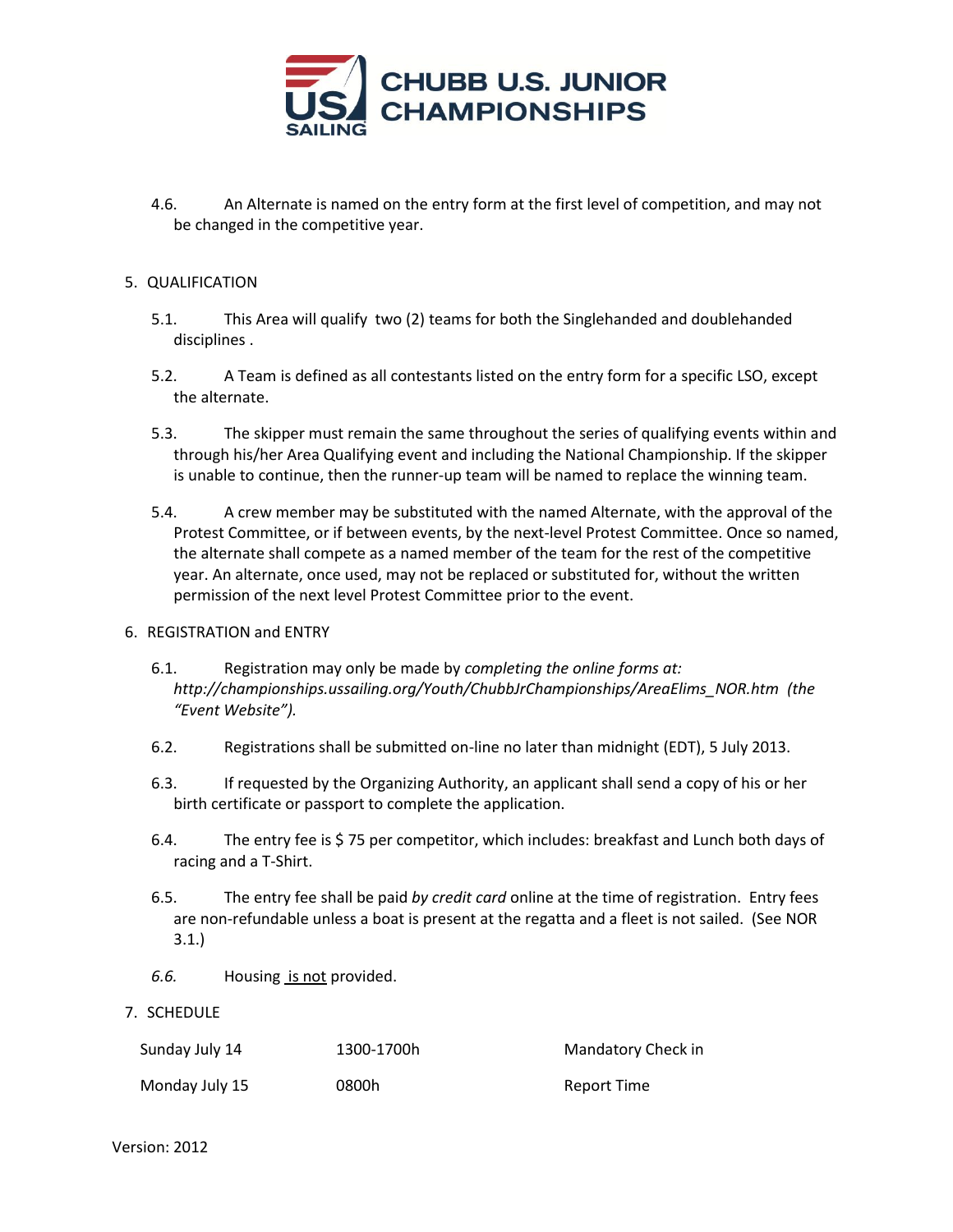

|                 | 0900h | <b>Competitors Meeting</b>      |
|-----------------|-------|---------------------------------|
|                 | 1000h | <b>First Warning for Racing</b> |
| Tuesday July 16 | 1000h | <b>First Warning for Racing</b> |
|                 | 1600h | No Race will start after        |
|                 |       | Awards to follow racing         |

### 8. MEASUREMENT

- 8.1. Each boat shall comply with the equipment measurement rules of its class and may be inspected for compliance at any time during the regatta at the discretion of the Protest Committee.
- 9. TRIPLEHANDED / QUADRUPELHANDED DISCIPLINE
	- 9.1. Teams shall not clean the bottoms of wet-sailed boats during an event without the prior consent of the Protest Committee.
	- 9.2. Each skipper shall be supplied with a yellow breakdown flag.

#### 10.SAILING INSTRUCTIONS

10.1. The sailing instructions will be available at registration.

### 11.VENUE

11.1. The regatta will be sailed on Lake Michigan directly East of the Sailing Center.

#### 12.PENALTY SYSTEMS

12.1. Appendix P – Special Procedures for Rule 42 will apply.

#### 13.SCORING

- 13.1. The Low Point System of Appendix A will apply.
- 13.2. Three (3) races are required to be completed to constitute a series.
- 13.3. (a) When fewer than six (6) races have been completed, a boat's series score will be the total of her race scores.

 (b) When six (6) or more races have been completed, a boat's series score will be the total of her race scores excluding her worst score.

13.4. 10 races are scheduled (this is a limiting maximum)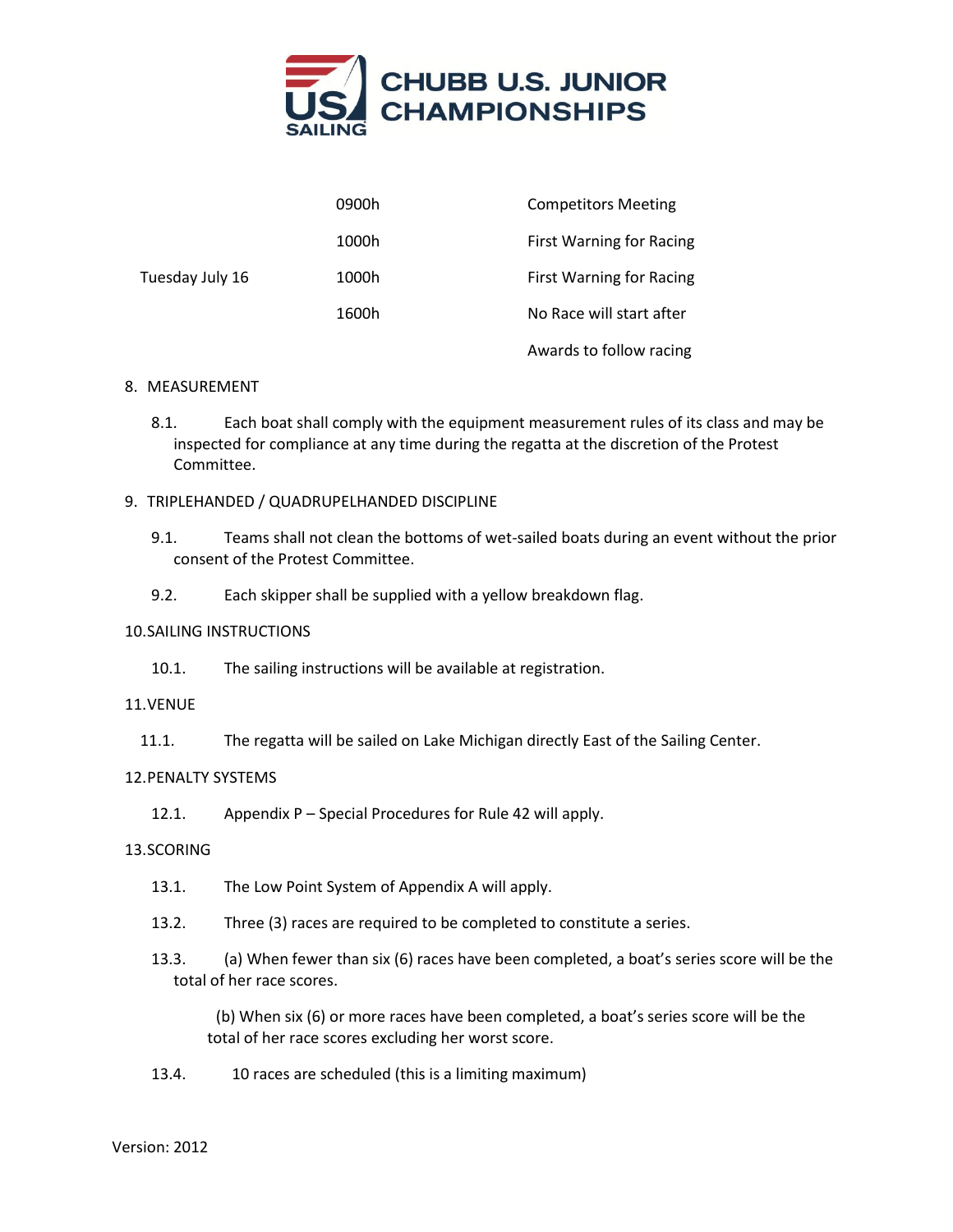

## 14. PROTEST AND APPEALS

- 14.1. Under rule 70.5(a), there shall be no appeal of the decision of a protest or request for redress. However, a decision following a hearing under rule 69.1(a) may be appealed.
- 14.2. E-mail and phone contact information for the helm of each boat entered and for the chairmen of the Protest Committee and the Race Committee shall be posted on the official notice board at all times during the event.

### 14.3. Rule 65.2 is changed as follows:

**65.2** A *party* to the hearing is entitled to receive the above information in writing, provided she asks for it in writing and hand-delivers her request to a member of the protest committee no later than the protest time limit on the last day of racing or one hour after being informed of the decision, whichever is later. The committee shall then, within two hours, hand-deliver the information to the *party*, including when relevant, a diagram of the incident prepared or endorsed by the committee.

### 14.4. Rule 66 is changed as follows:

## 66 REOPENING A HEARING

66.1 A hearing may be reopened when the protest committee decides that it may have made a significant error, or when significant new evidence becomes available within a reasonable time.

## Area Elimination Reopening

(a) A party to a hearing of a protest or request for redress may request an Area Semi Final Reopening. The request shall be in writing and include the significant error that the party believes the protest committee made or the nature of the significant new evidence that is available. The request shall be made no later than 24 hours after the hearing or 24 hours after the protest time limit on the last day of racing, whichever is later. The request, alongwith copies of the original protest or request for redress, the facts found, the decision of the protest committee, any new evidence that cannot be presented verbally, and e‐mail and phone contact information for all parties to the hearing as well as the chairman of the protest committee, shall be sent by e‐mail to the US SAILING Championships Director,LizWalker@USSAILING.org, and the US SAILING Championships Chairman, swmadero@aol.com.

(b) The protest committee for an Area Elimination Reopening shall consist of the chairman of the original protest committee plus four certified judges appointed by US SAILING. A majority of the committee's members shall be Senior or International Judges. US SAILING will appoint its chairman.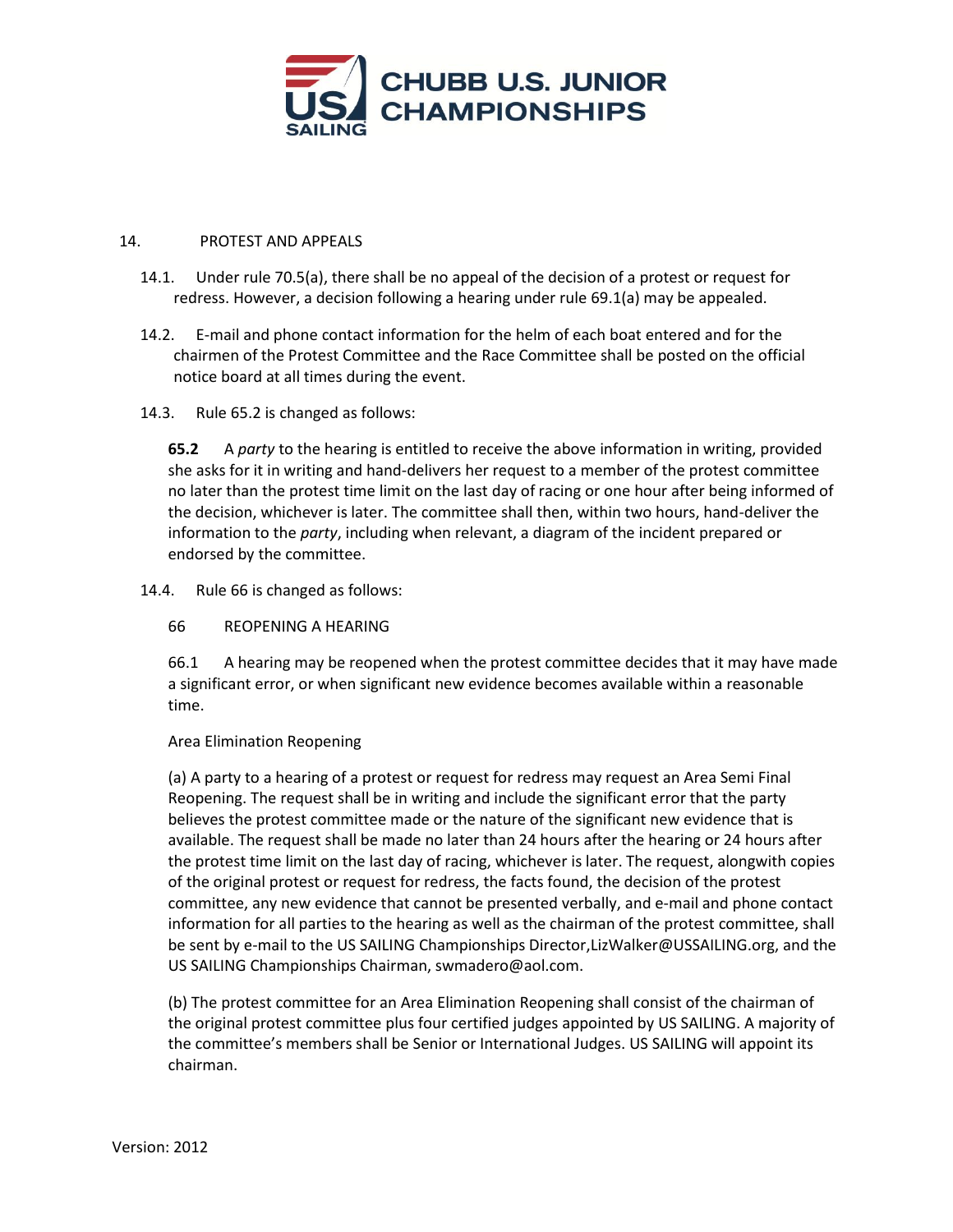

(c) An Area Elimination Reopening will be conducted by telephone conference call. The time and date for the conference call shall be established by the chairman as soon as practicably possible and no later than seven days after the request for reopening is e‐mailed. The chairman will e‐mail to the parties to the hearing the request for reopening, the facts found, the decision of the protest committee, the time and date of the hearing, the process for joining the call and any other relevant documents.

# 15.COACHING

- 15.1. This is a Grade 1 Event as defined in the US Sailing Championship Support Vessel Policy. Coaches should provide proof of current First Aid, CPR and **US Sailing Level 2 or after June 30, 2013, Level 3 certification or its equivalent from another NGB.**
- 15.2. Except as provided in the Policy specified above, instructors, coaches and other support personnel and family members shall not go afloat in the defined racing area at any time during the clinic or racing days, except in spectator boats as defined in NOR 18.1.
- 15.3. Outside contact with competitors is prohibited on clinic and racing days commencing with the competitor's arrival at the host club and shall continue until dismissed by the clinic coach on clinic days, or released by the Protest Committee on racing days.
- 15.4. Outside contact is defined as a parent, family member, spectator, or coach. Competitors shall not receive advice, instruction, or any type of outside assistance (other than that provided by US Sailing) including electronic communication devices while at the sailing venue during the clinic and racing days. It is the intent of this rule to prohibit contact between competitors and any person, who, in the opinion of the Protest Committee, is a coach, instructor or advisor.
- 15.5. The coaches provided by US Sailing will offer individual on-the-water instruction and group commentary/advice on land following each racing day. This coaching will be given to all competitors on an as equal basis as possible.
- 15.6. The Protest Committee may protest and disqualify a competitor for breaking the rules of NOR 19 from all races on the day of the infringement.

## 16.PERSONAL FLOATATION DEVICES (PFD) AND PERSONAL EQUIPMENT

- 16.1. Competitors shall wear a US Coast Guard (USCG) approved personal flotation device (PFD) while on the water other than for brief periods while adding or removing clothing. The PFD shall either be a USCG Type III or Type V device that depends 100% on foam for flotation. No modifications of the PFD are permitted. The PFD must be worn outside of all clothing except that a thin shirt may be worn over the PFD to prevent snagging.
- 16.2. The only gear, rigging, or equipment that a team may take aboard a boat shall be: magnetic card compass, flags, plastic bucket or bailer, normally equipped ditty-bag, personal effects, including PFDs and protective clothing. For the events using the C420, permission is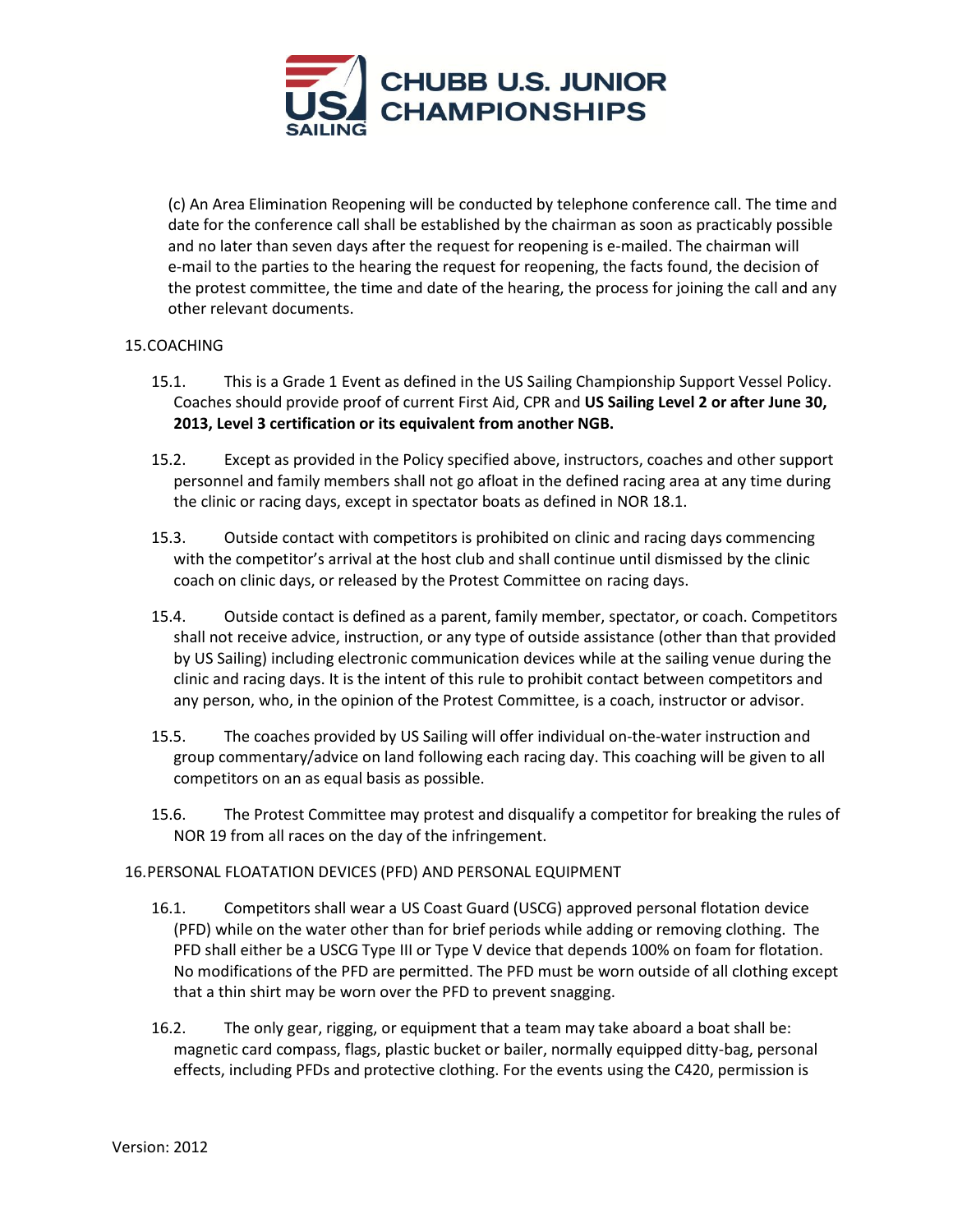

granted to bring Fast-pins, and the competitors are required to bring their own trapeze harnesses.

16.3. Electronic fluxgate compasses and GPS devices of all varieties, styles and combinations are specifically banned.

## 17.PROHIBITED SUBSTANCES

- 17.1. For Junior and Youth events or for junior or youth competitors in any US Sailing championship, no participant or competitor shall use, either on or off the water: marijuana or any other controlled substance (as defined in 21 U.S. Code 802) the possession of which is unlawful under 21 U.S. Code 841, or alcoholic beverages (distilled spirits, wine and beer, each as defined in chapter 51 of the U.S. Internal Revenue Code and intended for beverage use).
- 17.2. An alleged breach of this requirement shall not be grounds for a protest. However, when the Protest Committee believes that a competitor may have breached the above requirement, it shall follow the process described in Rule 69.1, and a competitor found to have breached this requirement shall be excluded from the remaining races of the series and, where practicable, removed from the regatta venue and sent home. The competitor's boat shall be disqualified from all races of the series.

## 18.CONDUCT OF COMPETITORS

- 18.1. All competitors are expected to maintain the highest levels of conduct throughout the entire event. Enforcement of discipline and conduct shall be conducted as per the Racing Rules of Sailing (Rule 69.1) and the policies and procedures of US Sailing (Regulation 15.01).
- 18.2. An alleged breach of this requirement shall not be grounds for a protest. However, when the Protest Committee believes that a competitor may have breached the above requirement, it shall follow the process described in racing rule 69.1, and a competitor found to have breached this requirement shall be excluded from the remaining races of the series and, where practicable, removed from the regatta venue and sent home. The competitor's boat shall be disqualified from all races of the series.

## 19.PRIZES

- 19.1. The top finishing, eligible teams will qualify for US Sailing's Chubb U.S. Junior Sailing Championships. Registration may only be made by completing the online forms at: <http://championships.ussailing.org/Youth/USJrChampionships.htm> (the "Event Website").
- 19.2. Registrations shall be submitted online no later the date listed on the Notice of Race for the U.S. Junior Championships.

#### 20.FURTHER INFORMATION

For further information please contact Hunter Ratliff ratliffh@cityoflakeforest.com